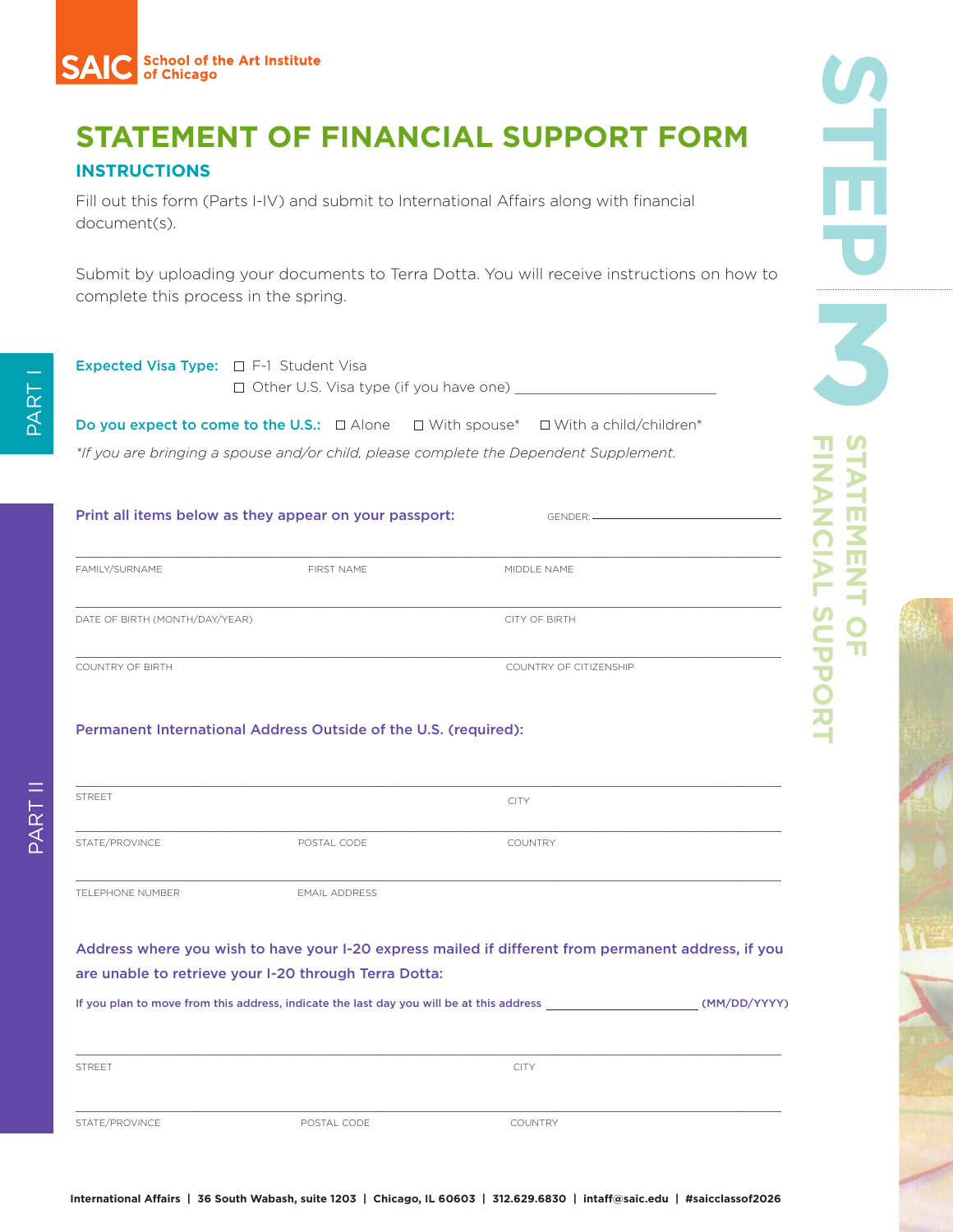

| List your funding sources. Total funding must be equal to or greater than the expense estimate<br>from the Undergraduate Budget Table on the next page. |                                                                                |  |  |  |
|---------------------------------------------------------------------------------------------------------------------------------------------------------|--------------------------------------------------------------------------------|--|--|--|
|                                                                                                                                                         |                                                                                |  |  |  |
|                                                                                                                                                         |                                                                                |  |  |  |
| NAME OF SPONSOR                                                                                                                                         | RELATIONSHIP TO STUDENT                                                        |  |  |  |
| (NAME OF SPONSOR)                                                                                                                                       |                                                                                |  |  |  |
| (NAME OF STUDENT)                                                                                                                                       | for tuition, living, and other relevant expenses during their studies at SAIC. |  |  |  |
| SIGNATURE OF SPONSOR                                                                                                                                    | DATE (MONTH/DAY/YEAR)                                                          |  |  |  |
| Sponsoring Organization/Firm/Government funds: __________________________________                                                                       | AMOUNT OF FUNDING IN U.S.\$ TO BE PROVIDED PER ACADEMIC YEAR                   |  |  |  |

NAME OF SPONSORING PARTY

*\*Attach a copy of the signed award letter that specifies the amounts provided for tuition and/or living expenses and the time period covered by the award.*

#### Certification of Agreement by Student

My signature certifies that all information provided on this form is complete and accurate, and that I agree that I am responsible for all expenses I incur (including required health insurance and, if applicable, expenses of my dependent[s] for the duration of my program at SAIC.)

I understand that as a nonimmigrant student I am expected to engage in full-time study, and with the exception of any financial assistance already offered to me by SAIC, I do not expect SAIC to provide me with financial assistance or employment.

 $\mathcal{L}_\mathcal{L} = \{ \mathcal{L}_\mathcal{L} = \{ \mathcal{L}_\mathcal{L} = \{ \mathcal{L}_\mathcal{L} = \{ \mathcal{L}_\mathcal{L} = \{ \mathcal{L}_\mathcal{L} = \{ \mathcal{L}_\mathcal{L} = \{ \mathcal{L}_\mathcal{L} = \{ \mathcal{L}_\mathcal{L} = \{ \mathcal{L}_\mathcal{L} = \{ \mathcal{L}_\mathcal{L} = \{ \mathcal{L}_\mathcal{L} = \{ \mathcal{L}_\mathcal{L} = \{ \mathcal{L}_\mathcal{L} = \{ \mathcal{L}_\mathcal{$ 

SIGNATURE OF STUDENT THE STUDENT SERVICE OF STUDENT AND RESERVED ON THE CONTHANGE OF STUDENT AND RESERVED ON THE CONTROL OF STUDENT AND RESERVED ON THE CONTROL OF STUDENT AND RESERVED ON THE CONTROL OF STUDENT AND RESERVED

#### **FOR OFFICE USE ONLY**

This is to certify that I have reviewed the attached financial documents and approve issuance of a Certificate of Eligibility.

| SIGNATURE OF SCHOOL OFFICIAL |       | DATE            |
|------------------------------|-------|-----------------|
| TEST:                        |       | AWARD:          |
| START TERM:                  |       | DEGREE PROGRAM: |
| <b>ENROLLMENT DEPOSIT:</b>   | DATE: |                 |